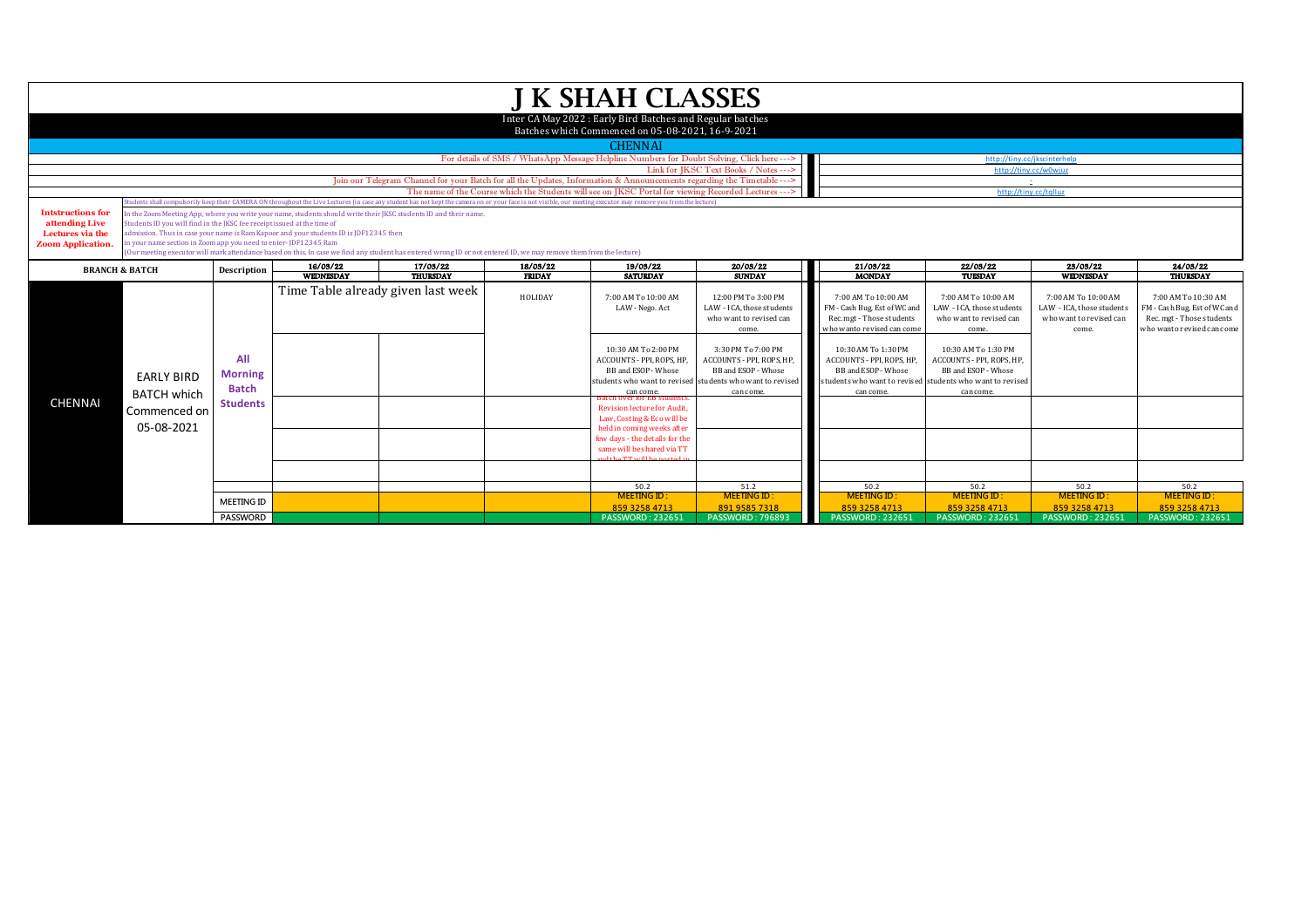|                                                                                           |                                                                                                                                                                                                                                                                                                                                                                                                                                                                                                                                                                                                                                                                                                                                                 |                                                          |                  |                                                                                                                        |               | <b>J K SHAH CLASSES</b>                                                                                          |                                                                                                                                                 |                                                                                                               |                                                                                                                                                  |                                                                                     |                                                                                                               |
|-------------------------------------------------------------------------------------------|-------------------------------------------------------------------------------------------------------------------------------------------------------------------------------------------------------------------------------------------------------------------------------------------------------------------------------------------------------------------------------------------------------------------------------------------------------------------------------------------------------------------------------------------------------------------------------------------------------------------------------------------------------------------------------------------------------------------------------------------------|----------------------------------------------------------|------------------|------------------------------------------------------------------------------------------------------------------------|---------------|------------------------------------------------------------------------------------------------------------------|-------------------------------------------------------------------------------------------------------------------------------------------------|---------------------------------------------------------------------------------------------------------------|--------------------------------------------------------------------------------------------------------------------------------------------------|-------------------------------------------------------------------------------------|---------------------------------------------------------------------------------------------------------------|
|                                                                                           |                                                                                                                                                                                                                                                                                                                                                                                                                                                                                                                                                                                                                                                                                                                                                 |                                                          |                  |                                                                                                                        |               | Inter CA May 2022: Early Bird Batches and Regular batches<br>Batches which Commenced on 05-08-2021, 16-9-2021    |                                                                                                                                                 |                                                                                                               |                                                                                                                                                  |                                                                                     |                                                                                                               |
|                                                                                           |                                                                                                                                                                                                                                                                                                                                                                                                                                                                                                                                                                                                                                                                                                                                                 |                                                          |                  |                                                                                                                        |               | <b>CHENNAI</b>                                                                                                   |                                                                                                                                                 |                                                                                                               |                                                                                                                                                  |                                                                                     |                                                                                                               |
|                                                                                           |                                                                                                                                                                                                                                                                                                                                                                                                                                                                                                                                                                                                                                                                                                                                                 |                                                          |                  |                                                                                                                        |               | For details of SMS / WhatsApp Message Helpline Numbers for Doubt Solving, Click here --->                        |                                                                                                                                                 |                                                                                                               | http://tiny.cc/ikscinterhelp                                                                                                                     |                                                                                     |                                                                                                               |
|                                                                                           |                                                                                                                                                                                                                                                                                                                                                                                                                                                                                                                                                                                                                                                                                                                                                 |                                                          |                  |                                                                                                                        |               |                                                                                                                  | Link for JKSC Text Books / Notes --->                                                                                                           |                                                                                                               | http://tiny.cc/w0wjuz                                                                                                                            |                                                                                     |                                                                                                               |
|                                                                                           |                                                                                                                                                                                                                                                                                                                                                                                                                                                                                                                                                                                                                                                                                                                                                 |                                                          |                  | Join our Telegram Channel for your Batch for all the Updates, Information & Announcements regarding the Timetable ---> |               |                                                                                                                  |                                                                                                                                                 |                                                                                                               |                                                                                                                                                  |                                                                                     |                                                                                                               |
|                                                                                           |                                                                                                                                                                                                                                                                                                                                                                                                                                                                                                                                                                                                                                                                                                                                                 |                                                          |                  |                                                                                                                        |               | The name of the Course which the Students will see on JKSC Portal for viewing Recorded Lectures --->             |                                                                                                                                                 |                                                                                                               | http://tinv.cc/talluz                                                                                                                            |                                                                                     |                                                                                                               |
| <b>Intstructions for</b><br>attending Live<br>Lectures via the<br><b>Zoom Application</b> | udents shall compulsorily keep their CAMERA ON throughout the Live Lectures (in case any student has not kept the camera on or your face is not visible, our meeting executor may remove you from the lecture)<br>In the Zoom Meeting App, where you write your name, students should write their JKSC students ID and their name.<br>Students ID you will find in the JKSC fee receipt issued at the time of<br>admission. Thus in case your name is Ram Kapoor and your students ID is JDF12345 then<br>in your name section in Zoom app you need to enter-JDF12345 Ram<br>(Our meeting executor will mark attendance based on this. In case we find any student has entered wrong ID or not entered ID, we may remove them from the lecture) |                                                          |                  |                                                                                                                        |               |                                                                                                                  |                                                                                                                                                 |                                                                                                               |                                                                                                                                                  |                                                                                     |                                                                                                               |
| <b>BRANCH &amp; BATCH</b>                                                                 |                                                                                                                                                                                                                                                                                                                                                                                                                                                                                                                                                                                                                                                                                                                                                 | Description                                              | 16/03/22         | 17/03/22                                                                                                               | 18/03/22      | 19/03/22                                                                                                         | 20/03/22                                                                                                                                        | 21/03/22                                                                                                      | 22/03/22                                                                                                                                         | 23/03/22                                                                            | 24/03/22                                                                                                      |
|                                                                                           |                                                                                                                                                                                                                                                                                                                                                                                                                                                                                                                                                                                                                                                                                                                                                 |                                                          | <b>WEDNESDAY</b> | <b>THURSDAY</b>                                                                                                        | <b>FRIDAY</b> | <b>SATURDAY</b>                                                                                                  | <b>SUNDAY</b>                                                                                                                                   | <b>MONDAY</b>                                                                                                 | TUESDAY                                                                                                                                          | <b>WEDNESDAY</b>                                                                    | <b>THURSDAY</b>                                                                                               |
|                                                                                           |                                                                                                                                                                                                                                                                                                                                                                                                                                                                                                                                                                                                                                                                                                                                                 |                                                          |                  | Time Table already given last week                                                                                     | HOLIDAY       | 2:00 PM To 5:00 PM<br>LAW - Nego. Act                                                                            | 12:00 PM To 3:00 PM<br>LAW - ICA, those students<br>who want to revised can<br>come.                                                            | 2:00 PM To 5:00 PM<br>FM - Cash Bug, Est of WC and<br>Rec. mgt - Those students<br>who wanto revised can come | 2:00 PM To 5:00 PM<br>LAW - ICA, those students<br>who want to revised can<br>come.                                                              | 2:00 PM To 5:00 PM<br>LAW - ICA, those students<br>who want to revised can<br>come. | 2:00 PM To 5:30 PM<br>FM - Cash Bug, Est of WC and<br>Rec. mgt - Those students<br>who wanto revised can come |
|                                                                                           | <b>EARLY BIRD</b><br><b>BATCH which</b>                                                                                                                                                                                                                                                                                                                                                                                                                                                                                                                                                                                                                                                                                                         | All<br><b>Evening</b><br><b>Batch</b><br><b>Students</b> |                  |                                                                                                                        |               | 5:30 PM To 9:00 PM<br>ACCOUNTS - PPI, ROPS, HP,<br>BB and ESOP - Whose<br>can come.<br>batch over for eb student | 3:30 PM To 7:00 PM<br>ACCOUNTS - PPI, ROPS, HP.<br>BB and ESOP - Whose<br>students who want to revised students who want to revised<br>can come | 5:30 PM To 8:30 PM<br>ACCOUNTS - PPI. ROPS. HP.<br>BB and ESOP - Whose<br>can come                            | 5:30 PM To 8:30 PM<br>ACCOUNTS - PPI. ROPS. HP.<br>BB and ESOP - Whose<br>students who want to revised students who want to revised<br>can come. |                                                                                     |                                                                                                               |
| <b>CHENNAL</b>                                                                            | Commenced on<br>05-08-2021                                                                                                                                                                                                                                                                                                                                                                                                                                                                                                                                                                                                                                                                                                                      |                                                          |                  |                                                                                                                        |               | Revision lecture for Audit.<br>Law, Costing & Eco will be<br>held in coming weeks after                          |                                                                                                                                                 |                                                                                                               |                                                                                                                                                  |                                                                                     |                                                                                                               |
|                                                                                           |                                                                                                                                                                                                                                                                                                                                                                                                                                                                                                                                                                                                                                                                                                                                                 |                                                          |                  |                                                                                                                        |               | few days - the details for the<br>same will be shared via TT                                                     |                                                                                                                                                 |                                                                                                               |                                                                                                                                                  |                                                                                     |                                                                                                               |
|                                                                                           |                                                                                                                                                                                                                                                                                                                                                                                                                                                                                                                                                                                                                                                                                                                                                 |                                                          |                  |                                                                                                                        |               |                                                                                                                  |                                                                                                                                                 |                                                                                                               |                                                                                                                                                  |                                                                                     |                                                                                                               |
|                                                                                           |                                                                                                                                                                                                                                                                                                                                                                                                                                                                                                                                                                                                                                                                                                                                                 |                                                          |                  |                                                                                                                        |               | 51.2<br><b>MEETING ID:</b>                                                                                       | 51.2<br><b>MEETING ID:</b>                                                                                                                      | 51.2                                                                                                          | 51.2<br><b>MEETING ID:</b>                                                                                                                       | 51.2<br><b>MEETING ID:</b>                                                          | 51.2                                                                                                          |
|                                                                                           |                                                                                                                                                                                                                                                                                                                                                                                                                                                                                                                                                                                                                                                                                                                                                 | <b>MEETING ID</b>                                        |                  |                                                                                                                        |               | 891 9585 7318                                                                                                    | 891 9585 7318                                                                                                                                   | <b>MEETING ID:</b><br>891 9585 7318                                                                           | 891 9585 7318                                                                                                                                    | 891 9585 7318                                                                       | <b>MEETING ID:</b><br>891 9585 7318                                                                           |
|                                                                                           |                                                                                                                                                                                                                                                                                                                                                                                                                                                                                                                                                                                                                                                                                                                                                 | <b>PASSWORD</b>                                          |                  |                                                                                                                        |               | <b>PASSWORD: 796893</b>                                                                                          | <b>PASSWORD: 796893</b>                                                                                                                         | <b>PASSWORD: 796893</b>                                                                                       | <b>PASSWORD: 796893</b>                                                                                                                          | <b>PASSWORD: 796893</b>                                                             | <b>PASSWORD: 796893</b>                                                                                       |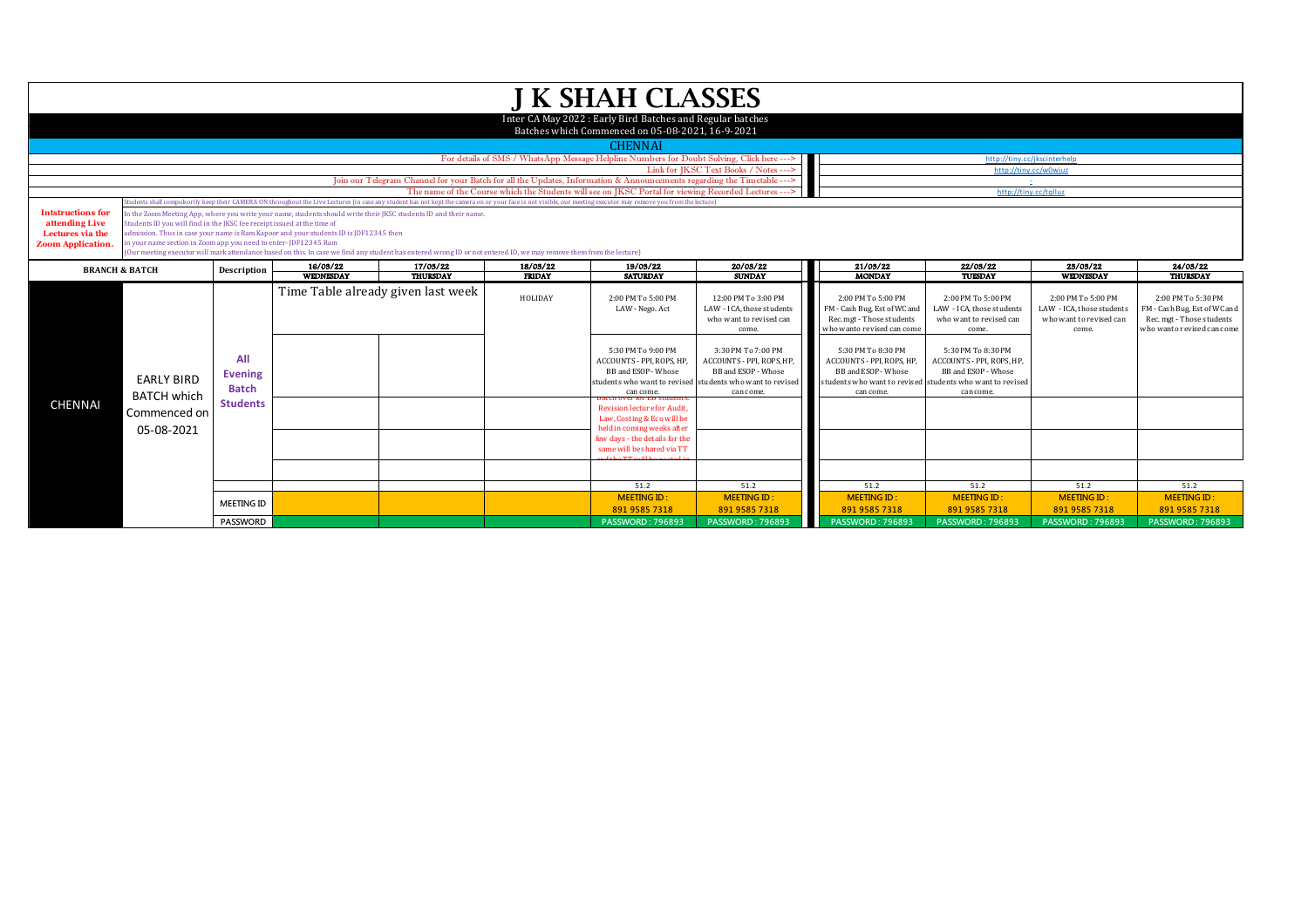|                                                                                            |                                                                                                                                                                                                                                                                                                                                                                                                                                                                                                                              |                                                                                                                                                                                                                                                                                                                                                  |                  |                                                                                                                        |               | <b>J K SHAH CLASSES</b>                                                                                                                                                                                                                       |                                                                                     |                                                                                                                |                                                                                      |                                                                                      |                                                                                                                |  |
|--------------------------------------------------------------------------------------------|------------------------------------------------------------------------------------------------------------------------------------------------------------------------------------------------------------------------------------------------------------------------------------------------------------------------------------------------------------------------------------------------------------------------------------------------------------------------------------------------------------------------------|--------------------------------------------------------------------------------------------------------------------------------------------------------------------------------------------------------------------------------------------------------------------------------------------------------------------------------------------------|------------------|------------------------------------------------------------------------------------------------------------------------|---------------|-----------------------------------------------------------------------------------------------------------------------------------------------------------------------------------------------------------------------------------------------|-------------------------------------------------------------------------------------|----------------------------------------------------------------------------------------------------------------|--------------------------------------------------------------------------------------|--------------------------------------------------------------------------------------|----------------------------------------------------------------------------------------------------------------|--|
|                                                                                            |                                                                                                                                                                                                                                                                                                                                                                                                                                                                                                                              |                                                                                                                                                                                                                                                                                                                                                  |                  |                                                                                                                        |               | Inter CA May 2022: Early Bird Batches and Regular batches                                                                                                                                                                                     |                                                                                     |                                                                                                                |                                                                                      |                                                                                      |                                                                                                                |  |
|                                                                                            |                                                                                                                                                                                                                                                                                                                                                                                                                                                                                                                              |                                                                                                                                                                                                                                                                                                                                                  |                  |                                                                                                                        |               | Batches which Commenced on 05-08-2021, 16-9-2021                                                                                                                                                                                              |                                                                                     |                                                                                                                |                                                                                      |                                                                                      |                                                                                                                |  |
|                                                                                            |                                                                                                                                                                                                                                                                                                                                                                                                                                                                                                                              |                                                                                                                                                                                                                                                                                                                                                  |                  |                                                                                                                        |               | <b>CHENNAI</b>                                                                                                                                                                                                                                |                                                                                     |                                                                                                                |                                                                                      |                                                                                      |                                                                                                                |  |
|                                                                                            |                                                                                                                                                                                                                                                                                                                                                                                                                                                                                                                              |                                                                                                                                                                                                                                                                                                                                                  |                  |                                                                                                                        |               | For details of SMS / WhatsApp Message Helpline Numbers for Doubt Solving, Click here --->                                                                                                                                                     |                                                                                     |                                                                                                                |                                                                                      | http://tinv.cc/ikscinterhelp                                                         |                                                                                                                |  |
|                                                                                            |                                                                                                                                                                                                                                                                                                                                                                                                                                                                                                                              |                                                                                                                                                                                                                                                                                                                                                  |                  |                                                                                                                        |               |                                                                                                                                                                                                                                               | Link for JKSC Text Books / Notes --->                                               |                                                                                                                | http://tiny.cc/w0wjuz                                                                |                                                                                      |                                                                                                                |  |
|                                                                                            |                                                                                                                                                                                                                                                                                                                                                                                                                                                                                                                              |                                                                                                                                                                                                                                                                                                                                                  |                  | Join our Telegram Channel for your Batch for all the Updates, Information & Announcements regarding the Timetable ---> |               |                                                                                                                                                                                                                                               |                                                                                     |                                                                                                                |                                                                                      |                                                                                      |                                                                                                                |  |
|                                                                                            |                                                                                                                                                                                                                                                                                                                                                                                                                                                                                                                              | The name of the Course which the Students will see on IKSC Portal for viewing Recorded Lectures ---><br>http://tinv.cc/talluz<br>tudents shall compulsorily keep their CAMERA ON throughout the Live Lectures (in case any student has not kept the camera on or your face is not visible, our meeting executor may remove you from the lecture) |                  |                                                                                                                        |               |                                                                                                                                                                                                                                               |                                                                                     |                                                                                                                |                                                                                      |                                                                                      |                                                                                                                |  |
| <b>Intstructions for</b><br>attending Live<br>Lectures via the<br><b>Zoom Application.</b> | In the Zoom Meeting App, where you write your name, students should write their JKSC students ID and their name.<br>Students ID you will find in the JKSC fee receipt issued at the time of<br>dmission. Thus in case your name is Ram Kapoor and your students ID is JDF12345 then<br>in your name section in Zoom app you need to enter-JDF12345 Ram<br>(Our meeting executor will mark attendance based on this. In case we find any student has entered wrong ID or not entered ID, we may remove them from the lecture) |                                                                                                                                                                                                                                                                                                                                                  |                  |                                                                                                                        |               |                                                                                                                                                                                                                                               |                                                                                     |                                                                                                                |                                                                                      |                                                                                      |                                                                                                                |  |
| <b>BRANCH &amp; BATCH</b>                                                                  |                                                                                                                                                                                                                                                                                                                                                                                                                                                                                                                              | Description                                                                                                                                                                                                                                                                                                                                      | 16/03/22         | 17/03/22                                                                                                               | 18/03/22      | 19/03/22                                                                                                                                                                                                                                      | 20/03/22                                                                            | 21/03/22                                                                                                       | 22/03/22                                                                             | 23/03/22                                                                             | 24/03/22                                                                                                       |  |
|                                                                                            |                                                                                                                                                                                                                                                                                                                                                                                                                                                                                                                              |                                                                                                                                                                                                                                                                                                                                                  | <b>WEDNESDAY</b> | THURSDAY                                                                                                               | <b>FRIDAY</b> | <b>SATURDAY</b>                                                                                                                                                                                                                               | <b>SUNDAY</b>                                                                       | <b>MONDAY</b>                                                                                                  | TUESDAY                                                                              | <b>WEDNESDAY</b>                                                                     | THURSDAY                                                                                                       |  |
|                                                                                            |                                                                                                                                                                                                                                                                                                                                                                                                                                                                                                                              | <b>All Direct</b><br>Entry<br><b>Batch</b>                                                                                                                                                                                                                                                                                                       |                  | Time Table already given last week                                                                                     | HOLIDAY       | 7:00 AM To 10:00 AM<br>LAW - Nego. Act                                                                                                                                                                                                        | 12:00 PM To 3:00 PM<br>LAW - ICA, those students<br>who want to revised can<br>come | 7:00 AM To 10:00 AM<br>FM - Cash Bug, Est of WC and<br>Rec. mgt - Those students<br>who wanto revised can come | 7:00 AM To 10:00 AM<br>LAW - ICA, those students<br>who want to revised can<br>come. | 7:00 AM To 10:00 AM<br>LAW - ICA, those students<br>who want to revised can<br>come. | 7:00 AM To 10:30 AM<br>FM - Cash Bug, Est of WC and<br>Rec. mgt - Those students<br>who wanto revised can come |  |
|                                                                                            |                                                                                                                                                                                                                                                                                                                                                                                                                                                                                                                              |                                                                                                                                                                                                                                                                                                                                                  |                  |                                                                                                                        |               | 50.2                                                                                                                                                                                                                                          | 51.2                                                                                | 50.2                                                                                                           | 50.2                                                                                 | 50.2                                                                                 | 50.2                                                                                                           |  |
|                                                                                            |                                                                                                                                                                                                                                                                                                                                                                                                                                                                                                                              | <b>Students</b>                                                                                                                                                                                                                                                                                                                                  |                  |                                                                                                                        |               | <b>MEETING ID:</b>                                                                                                                                                                                                                            | <b>MEETING ID:</b>                                                                  | <b>MEETING ID:</b>                                                                                             | <b>MEETING ID:</b>                                                                   | <b>MEETING ID:</b>                                                                   | <b>MEETING ID:</b>                                                                                             |  |
|                                                                                            |                                                                                                                                                                                                                                                                                                                                                                                                                                                                                                                              |                                                                                                                                                                                                                                                                                                                                                  |                  |                                                                                                                        |               | 859 3258 4713                                                                                                                                                                                                                                 | 891 9585 7318                                                                       | 859 3258 4713                                                                                                  | 859 3258 4713                                                                        | 859 3258 4713                                                                        | 859 3258 4713                                                                                                  |  |
|                                                                                            | <b>EARLY BIRD</b>                                                                                                                                                                                                                                                                                                                                                                                                                                                                                                            |                                                                                                                                                                                                                                                                                                                                                  |                  |                                                                                                                        |               | <b>PASSWORD: 232651</b>                                                                                                                                                                                                                       | <b>PASSWORD: 796893</b>                                                             | <b>PASSWORD: 232651</b>                                                                                        | <b>PASSWORD: 232651</b>                                                              | <b>PASSWORD: 232651</b>                                                              | <b>PASSWORD: 232651</b>                                                                                        |  |
| <b>CHENNAI</b>                                                                             | <b>BATCH which</b><br>Commenced on<br>05-08-2021                                                                                                                                                                                                                                                                                                                                                                                                                                                                             |                                                                                                                                                                                                                                                                                                                                                  |                  |                                                                                                                        |               | 5:30 PM To 9:00 PM<br><b>ACCOUNTS</b>                                                                                                                                                                                                         | 3:30 PM To 7:00 PM<br><b>ACCOUNTS</b>                                               | 5:30 PM To 8:30 PM<br><b>ACCOUNTS</b>                                                                          | 5:30 PM To 8:30 PM<br><b>ACCOUNTS</b>                                                |                                                                                      |                                                                                                                |  |
|                                                                                            |                                                                                                                                                                                                                                                                                                                                                                                                                                                                                                                              |                                                                                                                                                                                                                                                                                                                                                  |                  |                                                                                                                        |               | Batch over for EB students.<br><b>Revision lecture for Audit, Law</b><br>Costing & Eco will be held in<br>coming weeks after few days -<br>the details for the same will be<br>shared via TT and the TT will b<br>posted in telegram channel. |                                                                                     |                                                                                                                |                                                                                      |                                                                                      |                                                                                                                |  |
|                                                                                            |                                                                                                                                                                                                                                                                                                                                                                                                                                                                                                                              |                                                                                                                                                                                                                                                                                                                                                  |                  |                                                                                                                        |               | 51.2                                                                                                                                                                                                                                          | 51.2                                                                                | 51.2                                                                                                           | 51.2                                                                                 |                                                                                      |                                                                                                                |  |
|                                                                                            |                                                                                                                                                                                                                                                                                                                                                                                                                                                                                                                              | <b>MEETING ID</b>                                                                                                                                                                                                                                                                                                                                |                  |                                                                                                                        |               | <b>MEETING ID:</b>                                                                                                                                                                                                                            | <b>MEETING ID:</b>                                                                  | <b>MEETING ID:</b>                                                                                             | <b>MEETING ID:</b>                                                                   |                                                                                      |                                                                                                                |  |
|                                                                                            |                                                                                                                                                                                                                                                                                                                                                                                                                                                                                                                              |                                                                                                                                                                                                                                                                                                                                                  |                  |                                                                                                                        |               | 891 9585 7318                                                                                                                                                                                                                                 | 891 9585 7318                                                                       | 891 9585 7318                                                                                                  | 891 9585 7318                                                                        |                                                                                      |                                                                                                                |  |
|                                                                                            |                                                                                                                                                                                                                                                                                                                                                                                                                                                                                                                              | PASSWORD                                                                                                                                                                                                                                                                                                                                         |                  |                                                                                                                        |               | <b>PASSWORD: 796893</b>                                                                                                                                                                                                                       | <b>PASSWORD: 796893</b>                                                             | <b>PASSWORD: 796893</b>                                                                                        | <b>PASSWORD: 796893</b>                                                              |                                                                                      |                                                                                                                |  |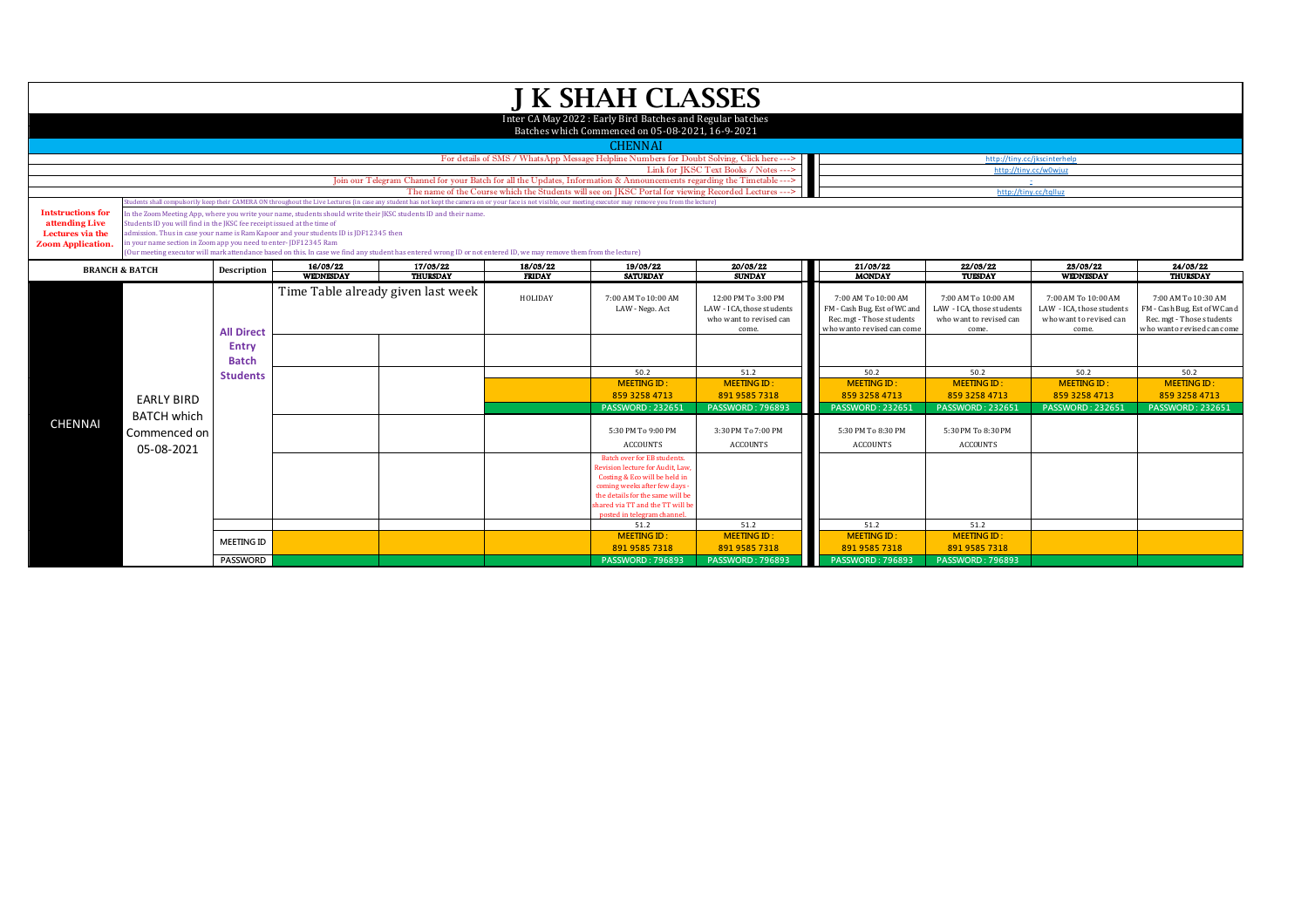|                                                                                            |                                                                       |                                                                                                                                                                                                                                                                                                                                                                                                                                                                                                                                                                                                                                                                                                                                                                                                                                                            |           |                                                                                                                        |               | <b>J K SHAH CLASSES</b>                                                                                                                                                                                                                                                                                                                |                                                                                                                                                                                                                                                  |                                                                                                                                                                                                                |                                                                                                                                                                                                                                                   |                                                                                              |                                                                                                                        |
|--------------------------------------------------------------------------------------------|-----------------------------------------------------------------------|------------------------------------------------------------------------------------------------------------------------------------------------------------------------------------------------------------------------------------------------------------------------------------------------------------------------------------------------------------------------------------------------------------------------------------------------------------------------------------------------------------------------------------------------------------------------------------------------------------------------------------------------------------------------------------------------------------------------------------------------------------------------------------------------------------------------------------------------------------|-----------|------------------------------------------------------------------------------------------------------------------------|---------------|----------------------------------------------------------------------------------------------------------------------------------------------------------------------------------------------------------------------------------------------------------------------------------------------------------------------------------------|--------------------------------------------------------------------------------------------------------------------------------------------------------------------------------------------------------------------------------------------------|----------------------------------------------------------------------------------------------------------------------------------------------------------------------------------------------------------------|---------------------------------------------------------------------------------------------------------------------------------------------------------------------------------------------------------------------------------------------------|----------------------------------------------------------------------------------------------|------------------------------------------------------------------------------------------------------------------------|
|                                                                                            |                                                                       |                                                                                                                                                                                                                                                                                                                                                                                                                                                                                                                                                                                                                                                                                                                                                                                                                                                            |           |                                                                                                                        |               | Inter CA May 2022: Early Bird Batches and Regular batches<br>Batches which Commenced on 05-08-2021, 16-9-2021                                                                                                                                                                                                                          |                                                                                                                                                                                                                                                  |                                                                                                                                                                                                                |                                                                                                                                                                                                                                                   |                                                                                              |                                                                                                                        |
|                                                                                            |                                                                       |                                                                                                                                                                                                                                                                                                                                                                                                                                                                                                                                                                                                                                                                                                                                                                                                                                                            |           |                                                                                                                        |               | <b>CHENNAI</b>                                                                                                                                                                                                                                                                                                                         |                                                                                                                                                                                                                                                  |                                                                                                                                                                                                                |                                                                                                                                                                                                                                                   |                                                                                              |                                                                                                                        |
|                                                                                            |                                                                       |                                                                                                                                                                                                                                                                                                                                                                                                                                                                                                                                                                                                                                                                                                                                                                                                                                                            |           |                                                                                                                        |               | For details of SMS / WhatsApp Message Helpline Numbers for Doubt Solving, Click here --->                                                                                                                                                                                                                                              |                                                                                                                                                                                                                                                  |                                                                                                                                                                                                                | http://tiny.cc/jkscinterhelp                                                                                                                                                                                                                      |                                                                                              |                                                                                                                        |
|                                                                                            |                                                                       |                                                                                                                                                                                                                                                                                                                                                                                                                                                                                                                                                                                                                                                                                                                                                                                                                                                            |           |                                                                                                                        |               |                                                                                                                                                                                                                                                                                                                                        | Link for IKSC Text Books / Notes --->                                                                                                                                                                                                            |                                                                                                                                                                                                                | http://tiny.cc/w0wiuz                                                                                                                                                                                                                             |                                                                                              |                                                                                                                        |
|                                                                                            |                                                                       |                                                                                                                                                                                                                                                                                                                                                                                                                                                                                                                                                                                                                                                                                                                                                                                                                                                            |           | Join our Telegram Channel for your Batch for all the Updates, Information & Announcements regarding the Timetable ---> |               |                                                                                                                                                                                                                                                                                                                                        |                                                                                                                                                                                                                                                  |                                                                                                                                                                                                                |                                                                                                                                                                                                                                                   |                                                                                              |                                                                                                                        |
|                                                                                            |                                                                       |                                                                                                                                                                                                                                                                                                                                                                                                                                                                                                                                                                                                                                                                                                                                                                                                                                                            |           | The name of the Course which the Students will see on JKSC Portal for viewing Recorded Lectures --- >                  |               | http://tinv.cc/talluz                                                                                                                                                                                                                                                                                                                  |                                                                                                                                                                                                                                                  |                                                                                                                                                                                                                |                                                                                                                                                                                                                                                   |                                                                                              |                                                                                                                        |
| <b>Intstructions for</b><br>attending Live<br>Lectures via the<br><b>Zoom Application.</b> |                                                                       | udents shall compulsorily keep their CAMERA ON throughout the Live Lectures (in case any student has not kept the camera on or your face is not visible, our meeting executor may remove you from the lecture)<br>n the Zoom Meeting App, where you write your name, students should write their JKSC students ID and their name.<br>Students ID you will find in the JKSC fee receipt issued at the time of<br>admission. Thus in case your name is Ram Kapoor and your students ID is JDF12345 then<br>in your name section in Zoom app you need to enter-JDF12345 Ram<br>(Our meeting executor will mark attendance based on this. In case we find any student has entered wrong ID or not entered ID, we may remove them from the lecture)<br>24/03/22<br>17/03/22<br>19/03/22<br>23/03/22<br>16/03/22<br>18/03/22<br>20/03/22<br>21/03/22<br>22/03/22 |           |                                                                                                                        |               |                                                                                                                                                                                                                                                                                                                                        |                                                                                                                                                                                                                                                  |                                                                                                                                                                                                                |                                                                                                                                                                                                                                                   |                                                                                              |                                                                                                                        |
| <b>BRANCH &amp; BATCH</b>                                                                  |                                                                       | Description                                                                                                                                                                                                                                                                                                                                                                                                                                                                                                                                                                                                                                                                                                                                                                                                                                                | WEDNESDAY | THURSDAY                                                                                                               | <b>FRIDAY</b> | <b>SATURDAY</b>                                                                                                                                                                                                                                                                                                                        | <b>SUNDAY</b>                                                                                                                                                                                                                                    | <b>MONDAY</b>                                                                                                                                                                                                  | <b>TUESDAY</b>                                                                                                                                                                                                                                    | WEDNESDAY                                                                                    | THURSDAY                                                                                                               |
| <b>CHENNAI</b>                                                                             | <b>EARLY BIRD</b><br><b>BATCH which</b><br>Commenced on<br>17-08-2021 | All<br><b>Morning</b><br><b>Batch</b><br><b>Students</b>                                                                                                                                                                                                                                                                                                                                                                                                                                                                                                                                                                                                                                                                                                                                                                                                   |           | Time Table already given last week                                                                                     | HOLIDAY       | 7:00 AM To 10:00 AM<br>LAW - Nego. Act<br>10:30 AM To 2:00 PM<br>ACCOUNTS - PPI, ROPS, HP.<br>BB and ESOP - Whose<br>can come.<br><b>Batch over for EB students</b><br>Revision lecture for Audit.<br>Law, Costing & Eco will be<br>held in coming weeks after<br>few days - the details for the<br>same will be shared via TT<br>50.2 | 12:00 PM To 3:00 PM<br>LAW - ICA, those students<br>who want to revised can<br>come.<br>3:30 PM To 7:00 PM<br>ACCOUNTS - PPI. ROPS. HP.<br>BB and ESOP - Whose<br>students who want to revised students who want to revised<br>can come.<br>51.2 | 7:00 AM To 10:00 AM<br>FM - Cash Bug, Est of WC and<br>Rec. mgt - Those students<br>who wanto revised can come<br>10:30 AM To 1:30 PM<br>ACCOUNTS - PPI, ROPS, HP.<br>BB and ESOP - Whose<br>can come.<br>50.2 | 7:00 AM To 10:00 AM<br>LAW - ICA, those students<br>who want to revised can<br>come.<br>10:30 AM To 1:30 PM<br>ACCOUNTS - PPI. ROPS. HP.<br>BB and ESOP - Whose<br>students who want to revised students who want to revised<br>can come.<br>50.2 | 7:00 AM To 10:00 AM<br>LAW - ICA, those students<br>who want to revised can<br>come.<br>50.2 | 7:00 AM To 10:30 AM<br>FM - Cash Bug, Est of WC and<br>Rec. mgt - Those students<br>who wanto revised can come<br>50.2 |
|                                                                                            |                                                                       | <b>MEETING ID</b>                                                                                                                                                                                                                                                                                                                                                                                                                                                                                                                                                                                                                                                                                                                                                                                                                                          |           |                                                                                                                        |               | <b>MEETING ID:</b>                                                                                                                                                                                                                                                                                                                     | <b>MEETING ID:</b>                                                                                                                                                                                                                               | <b>MEETING ID:</b>                                                                                                                                                                                             | <b>MEETING ID:</b>                                                                                                                                                                                                                                | <b>MEETING ID:</b>                                                                           | <b>MEETING ID:</b>                                                                                                     |
|                                                                                            |                                                                       | <b>PASSWORD</b>                                                                                                                                                                                                                                                                                                                                                                                                                                                                                                                                                                                                                                                                                                                                                                                                                                            |           |                                                                                                                        |               | 859 3258 4713<br><b>PASSWORD: 232651</b>                                                                                                                                                                                                                                                                                               | 891 9585 7318<br><b>PASSWORD: 796893</b>                                                                                                                                                                                                         | 859 3258 4713<br><b>PASSWORD: 232651</b>                                                                                                                                                                       | 859 3258 4713<br><b>PASSWORD: 232651</b>                                                                                                                                                                                                          | 859 3258 4713<br><b>PASSWORD: 232651</b>                                                     | 859 3258 4713<br><b>PASSWORD: 232651</b>                                                                               |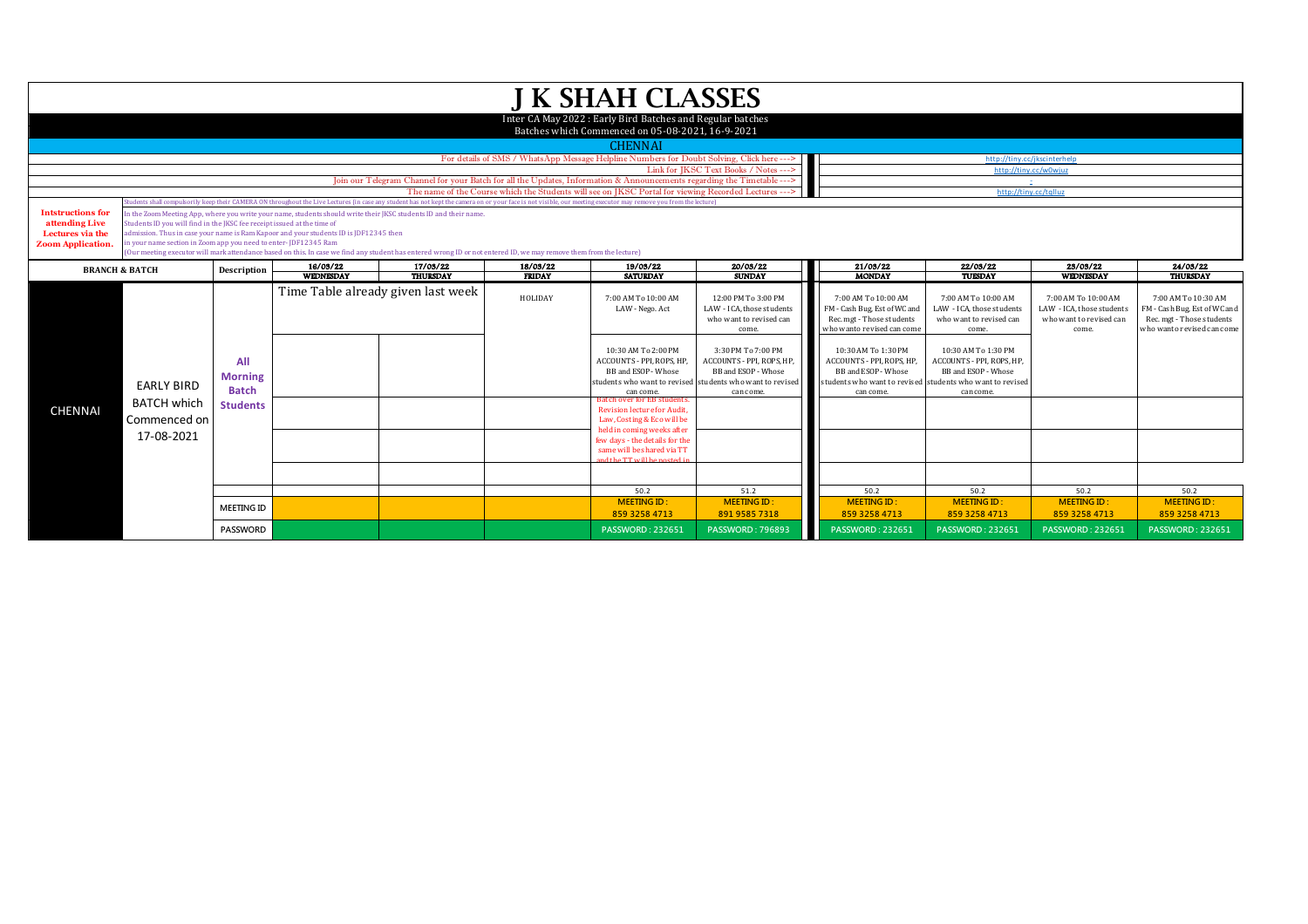|                                                                                            |                                                                                                                                                                                                                                                                                                                                                                                                                                                                                                                                                                                                                                                                                                                                                            |                                 |                              |                                                                                                                        |                           | <b>J K SHAH CLASSES</b>                                                                                                                                                          |                                                                                                                                                                                                                             |                                                                                                                                                                                         |                                                                                                                                                                                                                            |                                                                                     |                                                                                                               |
|--------------------------------------------------------------------------------------------|------------------------------------------------------------------------------------------------------------------------------------------------------------------------------------------------------------------------------------------------------------------------------------------------------------------------------------------------------------------------------------------------------------------------------------------------------------------------------------------------------------------------------------------------------------------------------------------------------------------------------------------------------------------------------------------------------------------------------------------------------------|---------------------------------|------------------------------|------------------------------------------------------------------------------------------------------------------------|---------------------------|----------------------------------------------------------------------------------------------------------------------------------------------------------------------------------|-----------------------------------------------------------------------------------------------------------------------------------------------------------------------------------------------------------------------------|-----------------------------------------------------------------------------------------------------------------------------------------------------------------------------------------|----------------------------------------------------------------------------------------------------------------------------------------------------------------------------------------------------------------------------|-------------------------------------------------------------------------------------|---------------------------------------------------------------------------------------------------------------|
|                                                                                            |                                                                                                                                                                                                                                                                                                                                                                                                                                                                                                                                                                                                                                                                                                                                                            |                                 |                              |                                                                                                                        |                           | Inter CA May 2022: Early Bird Batches and Regular batches<br>Batches which Commenced on 05-08-2021, 16-9-2021                                                                    |                                                                                                                                                                                                                             |                                                                                                                                                                                         |                                                                                                                                                                                                                            |                                                                                     |                                                                                                               |
|                                                                                            |                                                                                                                                                                                                                                                                                                                                                                                                                                                                                                                                                                                                                                                                                                                                                            |                                 |                              |                                                                                                                        |                           | <b>CHENNAI</b>                                                                                                                                                                   |                                                                                                                                                                                                                             |                                                                                                                                                                                         |                                                                                                                                                                                                                            |                                                                                     |                                                                                                               |
|                                                                                            |                                                                                                                                                                                                                                                                                                                                                                                                                                                                                                                                                                                                                                                                                                                                                            |                                 |                              |                                                                                                                        |                           | For details of SMS / WhatsApp Message Helpline Numbers for Doubt Solving, Click here --->                                                                                        |                                                                                                                                                                                                                             |                                                                                                                                                                                         | http://tiny.cc/jkscinterhelp                                                                                                                                                                                               |                                                                                     |                                                                                                               |
|                                                                                            |                                                                                                                                                                                                                                                                                                                                                                                                                                                                                                                                                                                                                                                                                                                                                            |                                 |                              |                                                                                                                        |                           |                                                                                                                                                                                  | Link for IKSC Text Books / Notes --->                                                                                                                                                                                       |                                                                                                                                                                                         | http://tiny.cc/w0wiuz                                                                                                                                                                                                      |                                                                                     |                                                                                                               |
|                                                                                            |                                                                                                                                                                                                                                                                                                                                                                                                                                                                                                                                                                                                                                                                                                                                                            |                                 |                              | Join our Telegram Channel for your Batch for all the Updates, Information & Announcements regarding the Timetable ---> |                           |                                                                                                                                                                                  |                                                                                                                                                                                                                             |                                                                                                                                                                                         |                                                                                                                                                                                                                            |                                                                                     |                                                                                                               |
|                                                                                            |                                                                                                                                                                                                                                                                                                                                                                                                                                                                                                                                                                                                                                                                                                                                                            |                                 |                              | The name of the Course which the Students will see on IKSC Portal for viewing Recorded Lectures --->                   |                           | http://tiny.cc/talluz                                                                                                                                                            |                                                                                                                                                                                                                             |                                                                                                                                                                                         |                                                                                                                                                                                                                            |                                                                                     |                                                                                                               |
| <b>Intstructions for</b><br>attending Live<br>Lectures via the<br><b>Zoom Application.</b> | udents shall compulsorily keep their CAMERA ON throughout the Live Lectures (in case any student has not kept the camera on or your face is not visible, our meeting executor may remove you from the lecture)<br>n the Zoom Meeting App, where you write your name, students should write their JKSC students ID and their name.<br>Students ID you will find in the JKSC fee receipt issued at the time of<br>admission. Thus in case your name is Ram Kapoor and your students ID is JDF12345 then<br>in your name section in Zoom app you need to enter-JDF12345 Ram<br>(Our meeting executor will mark attendance based on this. In case we find any student has entered wrong ID or not entered ID, we may remove them from the lecture)<br>24/03/22 |                                 |                              |                                                                                                                        |                           |                                                                                                                                                                                  |                                                                                                                                                                                                                             |                                                                                                                                                                                         |                                                                                                                                                                                                                            |                                                                                     |                                                                                                               |
| <b>BRANCH &amp; BATCH</b>                                                                  |                                                                                                                                                                                                                                                                                                                                                                                                                                                                                                                                                                                                                                                                                                                                                            | Description                     | 16/03/22<br><b>WEDNESDAY</b> | 17/03/22<br>THURSDAY                                                                                                   | 18/03/22<br><b>FRIDAY</b> | 19/03/22<br><b>SATURDAY</b>                                                                                                                                                      | 20/03/22<br><b>SUNDAY</b>                                                                                                                                                                                                   | 21/03/22<br><b>MONDAY</b>                                                                                                                                                               | 22/03/22<br>TUESDAY                                                                                                                                                                                                        | 23/03/22<br><b>WEDNESDAY</b>                                                        | THURSDAY                                                                                                      |
|                                                                                            |                                                                                                                                                                                                                                                                                                                                                                                                                                                                                                                                                                                                                                                                                                                                                            | All<br><b>Evening</b>           |                              | Time Table already given last week                                                                                     | HOLIDAY                   | 2:00 PM To 5:00 PM<br>LAW - Nego. Act<br>5:30 PM To 9:00 PM<br>ACCOUNTS - PPI, ROPS, HP,<br>BB and ESOP - Whose                                                                  | 12:00 PM To 3:00 PM<br>LAW - ICA, those students<br>who want to revised can<br>come.<br>3:30 PM To 7:00 PM<br>ACCOUNTS - PPI, ROPS, HP,<br>BB and ESOP - Whose<br>students who want to revised students who want to revised | 2:00 PM To 5:00 PM<br>FM - Cash Bug, Est of WC and<br>Rec. mgt - Those students<br>who wanto revised can come<br>5:30 PM To 8:30 PM<br>ACCOUNTS - PPI, ROPS, HP,<br>BB and ESOP - Whose | 2:00 PM To 5:00 PM<br>LAW - ICA, those students<br>who want to revised can<br>come.<br>5:30 PM To 8:30 PM<br>ACCOUNTS - PPI, ROPS, HP,<br>BB and ESOP - Whose<br>students who want to revised students who want to revised | 2:00 PM To 5:00 PM<br>LAW - ICA, those students<br>who want to revised can<br>come. | 2:00 PM To 5:30 PM<br>FM - Cash Bug, Est of WC and<br>Rec. mgt - Those students<br>who wanto revised can come |
| <b>CHENNAI</b>                                                                             | <b>EARLY BIRD</b><br><b>BATCH which</b><br>Commenced on<br>17-08-2021                                                                                                                                                                                                                                                                                                                                                                                                                                                                                                                                                                                                                                                                                      | <b>Batch</b><br><b>Students</b> |                              |                                                                                                                        |                           | can come.<br>Batch over for EB students.<br>Revision lecture for Audit, Law.<br>Costing & Eco will be held in<br>coming weeks after few days<br>the details for the same will be | can come                                                                                                                                                                                                                    | can come.                                                                                                                                                                               | can come.                                                                                                                                                                                                                  |                                                                                     |                                                                                                               |
|                                                                                            |                                                                                                                                                                                                                                                                                                                                                                                                                                                                                                                                                                                                                                                                                                                                                            |                                 |                              |                                                                                                                        |                           | shared via TT and the TT will be<br>posted in telegram channel                                                                                                                   |                                                                                                                                                                                                                             |                                                                                                                                                                                         |                                                                                                                                                                                                                            |                                                                                     |                                                                                                               |
|                                                                                            |                                                                                                                                                                                                                                                                                                                                                                                                                                                                                                                                                                                                                                                                                                                                                            |                                 |                              |                                                                                                                        |                           | 51.2                                                                                                                                                                             | 51.2                                                                                                                                                                                                                        | 51.2                                                                                                                                                                                    | 51.2                                                                                                                                                                                                                       | 51.2                                                                                | 51.2                                                                                                          |
|                                                                                            |                                                                                                                                                                                                                                                                                                                                                                                                                                                                                                                                                                                                                                                                                                                                                            | <b>MEETING ID</b>               |                              |                                                                                                                        |                           | <b>MEETING ID:</b><br>891 9585 7318                                                                                                                                              | <b>MEETING ID:</b><br>891 9585 7318                                                                                                                                                                                         | <b>MEETING ID:</b><br>891 9585 7318                                                                                                                                                     | <b>MEETING ID:</b><br>891 9585 7318                                                                                                                                                                                        | <b>MEETING ID:</b><br>891 9585 7318                                                 | <b>MEETING ID:</b><br>891 9585 7318                                                                           |
|                                                                                            |                                                                                                                                                                                                                                                                                                                                                                                                                                                                                                                                                                                                                                                                                                                                                            | <b>PASSWORD</b>                 |                              |                                                                                                                        |                           | <b>PASSWORD: 796893</b>                                                                                                                                                          | <b>PASSWORD: 796893</b>                                                                                                                                                                                                     | PASSWORD: 796893                                                                                                                                                                        | <b>PASSWORD: 796893</b>                                                                                                                                                                                                    | <b>PASSWORD: 796893</b>                                                             | <b>PASSWORD: 796893</b>                                                                                       |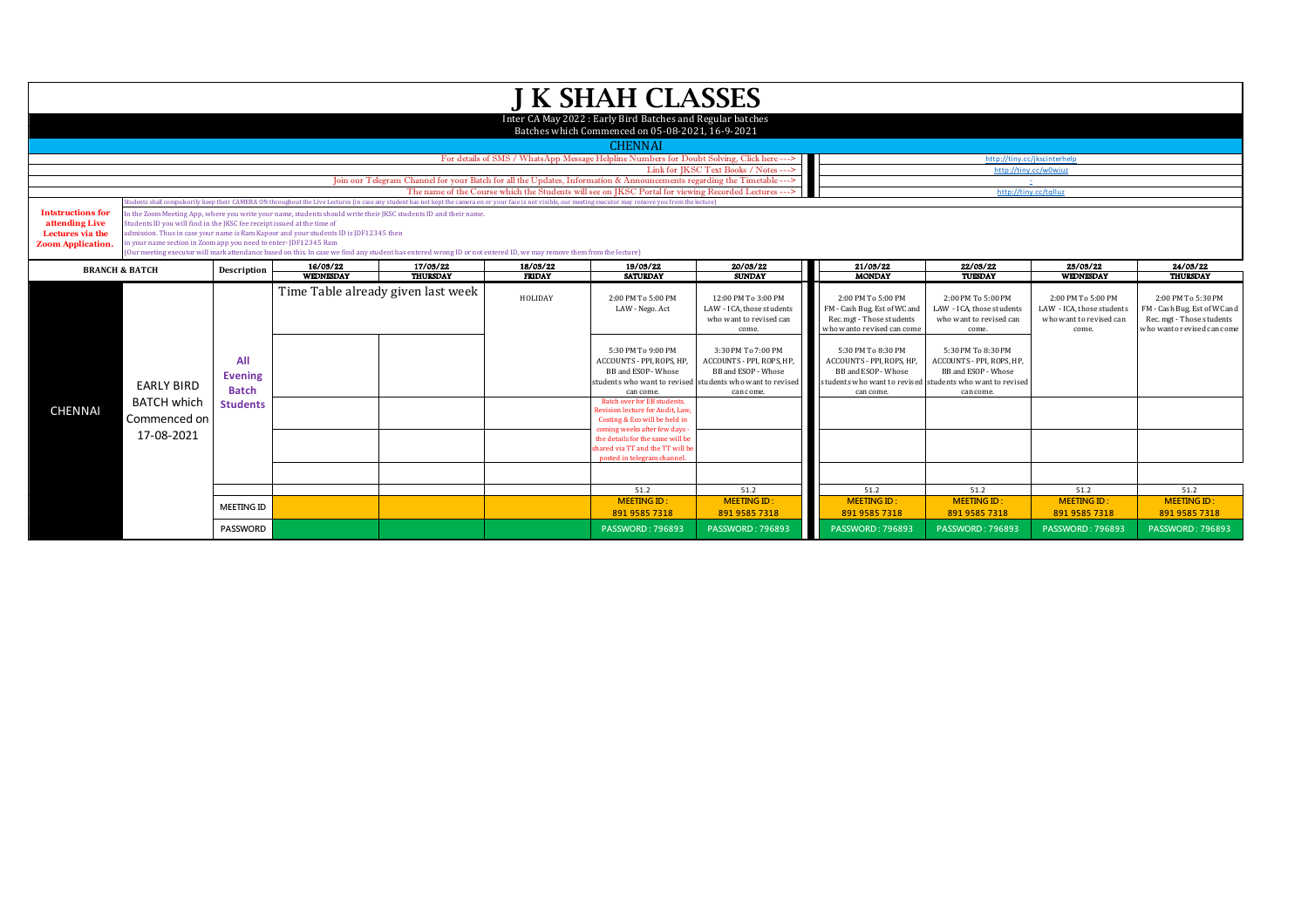|                                                                                                                               |                                                                                                                                                                                                                                                                                                                                                                                                                                                                                                                               |                                 |  |                                                                                                                                                                                                                |                           | <b>J K SHAH CLASSES</b>                                                                                        |                                                                       |                                                                        |                                                                        |                                     |                                                                 |
|-------------------------------------------------------------------------------------------------------------------------------|-------------------------------------------------------------------------------------------------------------------------------------------------------------------------------------------------------------------------------------------------------------------------------------------------------------------------------------------------------------------------------------------------------------------------------------------------------------------------------------------------------------------------------|---------------------------------|--|----------------------------------------------------------------------------------------------------------------------------------------------------------------------------------------------------------------|---------------------------|----------------------------------------------------------------------------------------------------------------|-----------------------------------------------------------------------|------------------------------------------------------------------------|------------------------------------------------------------------------|-------------------------------------|-----------------------------------------------------------------|
|                                                                                                                               |                                                                                                                                                                                                                                                                                                                                                                                                                                                                                                                               |                                 |  |                                                                                                                                                                                                                |                           | Inter CA May 2022 : Early Bird Batches and Regular batches<br>Batches which Commenced on 05-08-2021, 16-9-2021 |                                                                       |                                                                        |                                                                        |                                     |                                                                 |
|                                                                                                                               |                                                                                                                                                                                                                                                                                                                                                                                                                                                                                                                               |                                 |  |                                                                                                                                                                                                                |                           | <b>CHENNAI</b>                                                                                                 |                                                                       |                                                                        |                                                                        |                                     |                                                                 |
|                                                                                                                               |                                                                                                                                                                                                                                                                                                                                                                                                                                                                                                                               |                                 |  |                                                                                                                                                                                                                |                           | For details of SMS / WhatsApp Message Helpline Numbers for Doubt Solving, Click here --->                      |                                                                       |                                                                        | http://tiny.cc/jkscinterhelp                                           |                                     |                                                                 |
|                                                                                                                               |                                                                                                                                                                                                                                                                                                                                                                                                                                                                                                                               |                                 |  | Join our Telegram Channel for your Batch for all the Updates, Information & Announcements regarding the Timetable --->                                                                                         |                           |                                                                                                                | Link for JKSC Text Books / Notes --->                                 | http://tiny.cc/w0wiuz                                                  |                                                                        |                                     |                                                                 |
|                                                                                                                               |                                                                                                                                                                                                                                                                                                                                                                                                                                                                                                                               |                                 |  |                                                                                                                                                                                                                |                           | The name of the Course which the Students will see on JKSC Portal for viewing Recorded Lectures --- >          |                                                                       |                                                                        | http://tiny.cc/tqlluz                                                  |                                     |                                                                 |
|                                                                                                                               |                                                                                                                                                                                                                                                                                                                                                                                                                                                                                                                               |                                 |  | udents shall compulsorily keep their CAMERA ON throughout the Live Lectures (in case any student has not kept the camera on or your face is not visible, our meeting executor may remove you from the lecture) |                           |                                                                                                                |                                                                       |                                                                        |                                                                        |                                     |                                                                 |
| <b>Intstructions for</b><br>attending Live<br>Lectures via the<br><b>Zoom Application.</b>                                    | In the Zoom Meeting App, where you write your name, students should write their JKSC students ID and their name.<br>Students ID you will find in the JKSC fee receipt issued at the time of<br>admission. Thus in case your name is Ram Kapoor and your students ID is JDF12345 then<br>in your name section in Zoom app you need to enter-JDF12345 Ram<br>(Our meeting executor will mark attendance based on this. In case we find any student has entered wrong ID or not entered ID, we may remove them from the lecture) |                                 |  |                                                                                                                                                                                                                |                           |                                                                                                                |                                                                       |                                                                        |                                                                        |                                     |                                                                 |
| 17/03/22<br>16/03/22<br>18/03/22<br><b>BRANCH &amp; BATCH</b><br>Description<br><b>WEDNESDAY</b><br>THURSDAY<br><b>FRIDAY</b> |                                                                                                                                                                                                                                                                                                                                                                                                                                                                                                                               |                                 |  | 19/03/22<br><b>SATURDAY</b>                                                                                                                                                                                    | 20/03/22<br><b>SUNDAY</b> | 21/03/22<br><b>MONDAY</b>                                                                                      | 22/03/22<br>TUESDAY                                                   | 23/03/22<br><b>WEDNESDAY</b>                                           | 24/03/22<br><b>THURSDAY</b>                                            |                                     |                                                                 |
|                                                                                                                               |                                                                                                                                                                                                                                                                                                                                                                                                                                                                                                                               |                                 |  | Time Table already given last week                                                                                                                                                                             | HOLIDAY                   | 7:00 AM To 10:00 AM<br>LAW - Nego. Act                                                                         | 12:00 PM To 3:00 PM<br>LAW - ICA                                      | 7:00 AM To 10:00 AM<br>FM - Cash Bug, Est of WC and<br>Rec. mgt        | 7:00 AM To 10:00 AM<br>LAW - ICA                                       | 7:00 AM To 10:00 AM<br>LAW - ICA    | 7:00 AM To 10:30 AM<br>FM - Cash Bug, Est of WC and<br>Rec. mgt |
|                                                                                                                               | <b>REGULAR</b>                                                                                                                                                                                                                                                                                                                                                                                                                                                                                                                | All<br><b>Morning</b>           |  |                                                                                                                                                                                                                |                           | 10:30 AM To 2:00 PM<br>ACCOUNTS - PPI, ROPS, HP,<br><b>BB</b> and ESOP                                         | 3:30 PM To 7:00 PM<br>ACCOUNTS - PPI, ROPS, HP,<br><b>BB</b> and ESOP | 10:30 AM To 1:30 PM<br>ACCOUNTS - PPI, ROPS, HP,<br><b>BB</b> and ESOP | 10:30 AM To 1:30 PM<br>ACCOUNTS - PPI, ROPS, HP,<br><b>BB</b> and ESOP |                                     |                                                                 |
| <b>CHENNAI</b>                                                                                                                | <b>BATCH which</b>                                                                                                                                                                                                                                                                                                                                                                                                                                                                                                            | <b>Batch</b><br><b>Students</b> |  |                                                                                                                                                                                                                |                           |                                                                                                                |                                                                       |                                                                        |                                                                        |                                     |                                                                 |
|                                                                                                                               | Commenced on<br>16-09-2021                                                                                                                                                                                                                                                                                                                                                                                                                                                                                                    |                                 |  |                                                                                                                                                                                                                |                           |                                                                                                                |                                                                       |                                                                        |                                                                        |                                     |                                                                 |
|                                                                                                                               |                                                                                                                                                                                                                                                                                                                                                                                                                                                                                                                               |                                 |  |                                                                                                                                                                                                                |                           |                                                                                                                |                                                                       |                                                                        |                                                                        |                                     |                                                                 |
|                                                                                                                               |                                                                                                                                                                                                                                                                                                                                                                                                                                                                                                                               |                                 |  |                                                                                                                                                                                                                |                           | 50.2                                                                                                           | 51.2                                                                  | 50.2                                                                   | 50.2                                                                   | 50.2                                | 50.2                                                            |
|                                                                                                                               |                                                                                                                                                                                                                                                                                                                                                                                                                                                                                                                               | <b>MEETING ID</b>               |  |                                                                                                                                                                                                                |                           | <b>MEETING ID:</b><br>859 3258 4713                                                                            | <b>MEETING ID:</b><br>891 9585 7318                                   | <b>MEETING ID:</b><br>859 3258 4713                                    | <b>MEETING ID:</b><br>859 3258 4713                                    | <b>MEETING ID:</b><br>859 3258 4713 | <b>MEETING ID:</b><br>859 3258 4713                             |
|                                                                                                                               |                                                                                                                                                                                                                                                                                                                                                                                                                                                                                                                               | <b>PASSWORD</b>                 |  |                                                                                                                                                                                                                |                           | <b>PASSWORD: 232651</b>                                                                                        | <b>PASSWORD: 796893</b>                                               | <b>PASSWORD: 232651</b>                                                | <b>PASSWORD: 232651</b>                                                | <b>PASSWORD: 232651</b>             | <b>PASSWORD: 232651</b>                                         |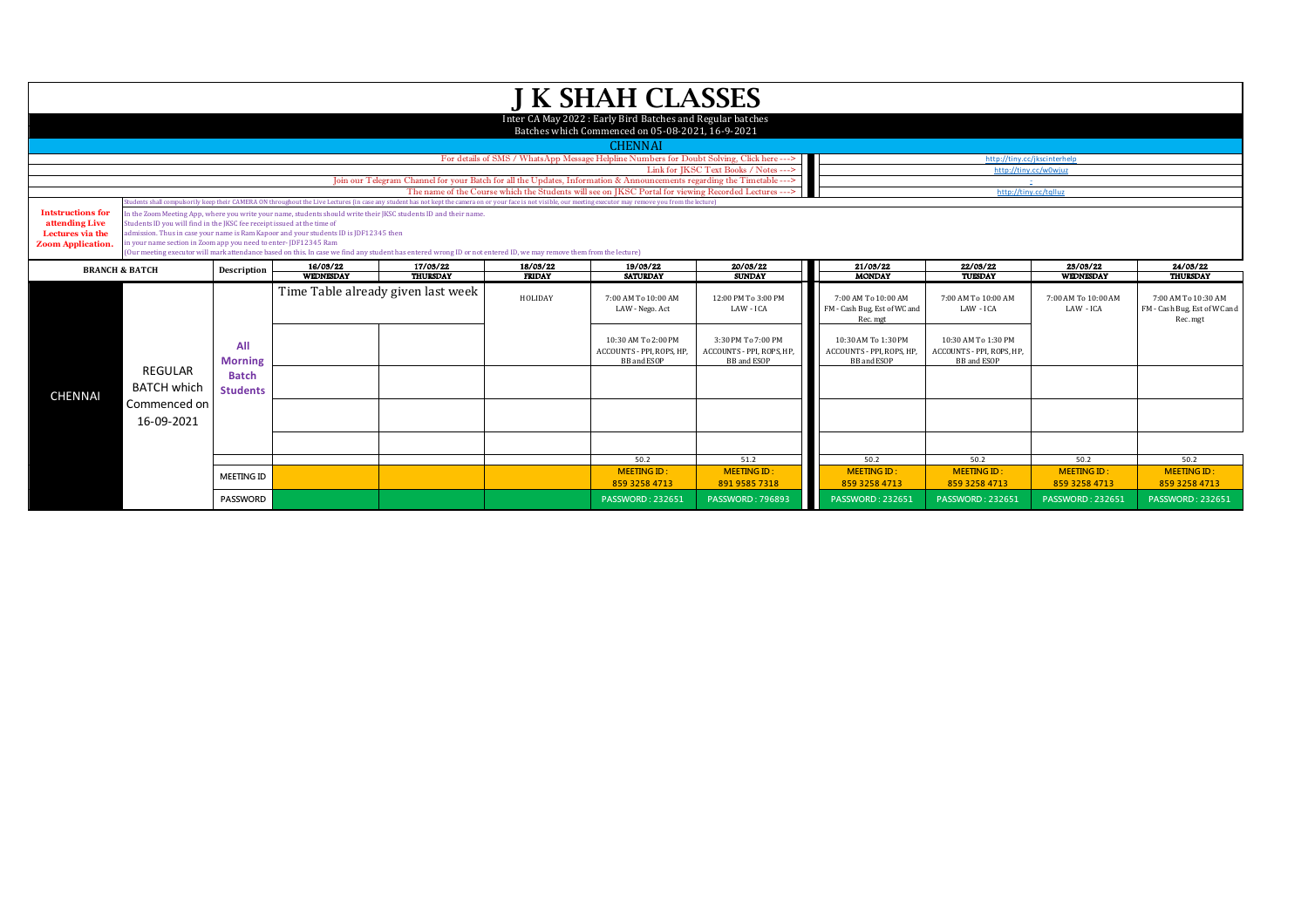|                                                                                            |                                    |                                                                                                                                                                                                                                                                                                                                                                                                                                                                                                                                                                                                                                                                                                                                                 |                              |                                                                                                                        |                           | <b>J K SHAH CLASSES</b>                                                                                       |                                                                      |                                                                       |                                                                       |                                     |                                                                |  |
|--------------------------------------------------------------------------------------------|------------------------------------|-------------------------------------------------------------------------------------------------------------------------------------------------------------------------------------------------------------------------------------------------------------------------------------------------------------------------------------------------------------------------------------------------------------------------------------------------------------------------------------------------------------------------------------------------------------------------------------------------------------------------------------------------------------------------------------------------------------------------------------------------|------------------------------|------------------------------------------------------------------------------------------------------------------------|---------------------------|---------------------------------------------------------------------------------------------------------------|----------------------------------------------------------------------|-----------------------------------------------------------------------|-----------------------------------------------------------------------|-------------------------------------|----------------------------------------------------------------|--|
|                                                                                            |                                    |                                                                                                                                                                                                                                                                                                                                                                                                                                                                                                                                                                                                                                                                                                                                                 |                              |                                                                                                                        |                           | Inter CA May 2022: Early Bird Batches and Regular batches<br>Batches which Commenced on 05-08-2021, 16-9-2021 |                                                                      |                                                                       |                                                                       |                                     |                                                                |  |
|                                                                                            |                                    |                                                                                                                                                                                                                                                                                                                                                                                                                                                                                                                                                                                                                                                                                                                                                 |                              |                                                                                                                        |                           | <b>CHENNAI</b>                                                                                                |                                                                      |                                                                       |                                                                       |                                     |                                                                |  |
|                                                                                            |                                    |                                                                                                                                                                                                                                                                                                                                                                                                                                                                                                                                                                                                                                                                                                                                                 |                              |                                                                                                                        |                           | For details of SMS / WhatsApp Message Helpline Numbers for Doubt Solving, Click here --->                     |                                                                      | http://tinv.cc/ikscinterhelp                                          |                                                                       |                                     |                                                                |  |
|                                                                                            |                                    |                                                                                                                                                                                                                                                                                                                                                                                                                                                                                                                                                                                                                                                                                                                                                 |                              |                                                                                                                        |                           |                                                                                                               | Link for JKSC Text Books / Notes --->                                | http://tiny.cc/w0wiuz                                                 |                                                                       |                                     |                                                                |  |
|                                                                                            |                                    |                                                                                                                                                                                                                                                                                                                                                                                                                                                                                                                                                                                                                                                                                                                                                 |                              | Join our Telegram Channel for your Batch for all the Updates, Information & Announcements regarding the Timetable ---> |                           | The name of the Course which the Students will see on IKSC Portal for viewing Recorded Lectures ---           |                                                                      |                                                                       | http://tiny.cc/talluz                                                 |                                     |                                                                |  |
|                                                                                            |                                    |                                                                                                                                                                                                                                                                                                                                                                                                                                                                                                                                                                                                                                                                                                                                                 |                              |                                                                                                                        |                           |                                                                                                               |                                                                      |                                                                       |                                                                       |                                     |                                                                |  |
| <b>Intstructions for</b><br>attending Live<br>Lectures via the<br><b>Zoom Application.</b> |                                    | udents shall compulsorily keep their CAMERA ON throughout the Live Lectures (in case any student has not kept the camera on or your face is not visible, our meeting executor may remove you from the lecture)<br>In the Zoom Meeting App, where you write your name, students should write their JKSC students ID and their name.<br>Students ID you will find in the JKSC fee receipt issued at the time of<br>admission. Thus in case your name is Ram Kapoor and your students ID is [DF12345 then<br>in your name section in Zoom app you need to enter-JDF12345 Ram<br>(Our meeting executor will mark attendance based on this. In case we find any student has entered wrong ID or not entered ID, we may remove them from the lecture) |                              |                                                                                                                        |                           |                                                                                                               |                                                                      |                                                                       |                                                                       |                                     |                                                                |  |
| <b>BRANCH &amp; BATCH</b>                                                                  |                                    | Description                                                                                                                                                                                                                                                                                                                                                                                                                                                                                                                                                                                                                                                                                                                                     | 16/03/22<br><b>WEDNESDAY</b> | 17/03/22<br><b>THURSDAY</b>                                                                                            | 18/03/22<br><b>FRIDAY</b> | 19/03/22<br><b>SATURDAY</b>                                                                                   | 20/03/22<br><b>SUNDAY</b>                                            | 21/03/22<br><b>MONDAY</b>                                             | 22/03/22<br>TUESDAY                                                   | 23/03/22<br>WEDNESDAY               | 24/03/22<br><b>THURSDAY</b>                                    |  |
|                                                                                            |                                    |                                                                                                                                                                                                                                                                                                                                                                                                                                                                                                                                                                                                                                                                                                                                                 |                              | Time Table already given last week                                                                                     | HOLIDAY                   | 2:00 PM To 5:00 PM<br>LAW - Nego. Act                                                                         | 12:00 PM To 3:00 PM<br>LAW - ICA                                     | 2:00 PM To 5:00 PM<br>FM - Cash Bug, Est of WC and<br>Rec. mgt        | 2:00 PM To 5:00 PM<br>LAW - ICA                                       | 2:00 PM To 5:00 PM<br>LAW - ICA     | 2:00 PM To 5:30 PM<br>FM - Cash Bug, Est of WC and<br>Rec. mgt |  |
|                                                                                            | <b>REGULAR</b>                     | All<br><b>Evening</b>                                                                                                                                                                                                                                                                                                                                                                                                                                                                                                                                                                                                                                                                                                                           |                              |                                                                                                                        |                           | 5:30 PM To 9:00 PM<br>ACCOUNTS - PPI, ROPS, HP,<br><b>BB</b> and ESOP                                         | 3:30 PM To 7:00 PM<br>ACCOUNTS - PPI, ROPS, HP<br><b>BB</b> and ESOP | 5:30 PM To 8:30 PM<br>ACCOUNTS - PPI, ROPS, HP.<br><b>BB</b> and ESOP | 5:30 PM To 8:30 PM<br>ACCOUNTS - PPI, ROPS, HP.<br><b>BB</b> and ESOP |                                     |                                                                |  |
| <b>CHENNAI</b>                                                                             | <b>BATCH which</b><br>Commenced on | <b>Batch</b><br><b>Students</b>                                                                                                                                                                                                                                                                                                                                                                                                                                                                                                                                                                                                                                                                                                                 |                              |                                                                                                                        |                           |                                                                                                               |                                                                      |                                                                       |                                                                       |                                     |                                                                |  |
|                                                                                            | 16-09-2021                         |                                                                                                                                                                                                                                                                                                                                                                                                                                                                                                                                                                                                                                                                                                                                                 |                              |                                                                                                                        |                           |                                                                                                               |                                                                      |                                                                       |                                                                       |                                     |                                                                |  |
|                                                                                            |                                    |                                                                                                                                                                                                                                                                                                                                                                                                                                                                                                                                                                                                                                                                                                                                                 |                              |                                                                                                                        |                           |                                                                                                               |                                                                      |                                                                       |                                                                       |                                     |                                                                |  |
|                                                                                            |                                    |                                                                                                                                                                                                                                                                                                                                                                                                                                                                                                                                                                                                                                                                                                                                                 |                              |                                                                                                                        |                           | 51.2                                                                                                          | 51.2                                                                 | 51.2                                                                  | 51.2                                                                  | 51.2                                | 51.2                                                           |  |
|                                                                                            |                                    | <b>MEETING ID</b>                                                                                                                                                                                                                                                                                                                                                                                                                                                                                                                                                                                                                                                                                                                               |                              |                                                                                                                        |                           | <b>MEETING ID:</b><br>891 9585 7318                                                                           | <b>MEETING ID</b><br>891 9585 7318                                   | <b>MEETING ID:</b><br>891 9585 7318                                   | <b>MEETING ID:</b><br>891 9585 7318                                   | <b>MEETING ID:</b><br>891 9585 7318 | <b>MEETING ID:</b><br>891 9585 7318                            |  |
|                                                                                            |                                    | <b>PASSWORD</b>                                                                                                                                                                                                                                                                                                                                                                                                                                                                                                                                                                                                                                                                                                                                 |                              |                                                                                                                        |                           | <b>PASSWORD: 796893</b>                                                                                       | <b>PASSWORD: 796893</b>                                              | <b>PASSWORD: 796893</b>                                               | <b>PASSWORD: 796893</b>                                               | <b>PASSWORD: 796893</b>             | <b>PASSWORD: 796893</b>                                        |  |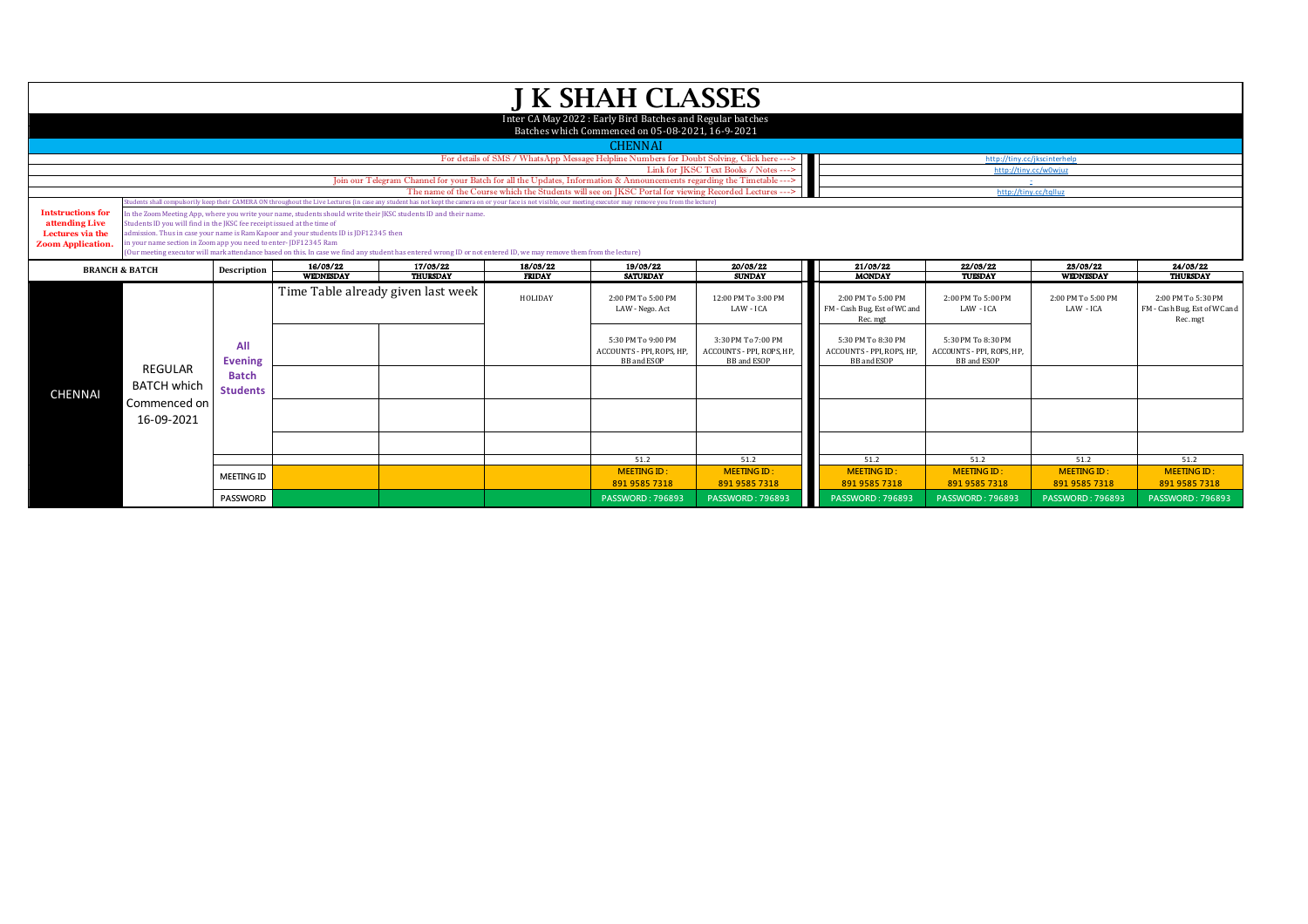|                                                                                                                                                              |                                                                                                                                                                                                                                                                                                                                                                                                                                                                                                                                                                                                                                                                                                                                                 |                   |  |                                                                                                                        |                           | <b>J K SHAH CLASSES</b>                                                                                       |                                                                      |                                                                               |                                                                        |                                     |                                                                 |  |
|--------------------------------------------------------------------------------------------------------------------------------------------------------------|-------------------------------------------------------------------------------------------------------------------------------------------------------------------------------------------------------------------------------------------------------------------------------------------------------------------------------------------------------------------------------------------------------------------------------------------------------------------------------------------------------------------------------------------------------------------------------------------------------------------------------------------------------------------------------------------------------------------------------------------------|-------------------|--|------------------------------------------------------------------------------------------------------------------------|---------------------------|---------------------------------------------------------------------------------------------------------------|----------------------------------------------------------------------|-------------------------------------------------------------------------------|------------------------------------------------------------------------|-------------------------------------|-----------------------------------------------------------------|--|
|                                                                                                                                                              |                                                                                                                                                                                                                                                                                                                                                                                                                                                                                                                                                                                                                                                                                                                                                 |                   |  |                                                                                                                        |                           | Inter CA May 2022: Early Bird Batches and Regular batches<br>Batches which Commenced on 05-08-2021, 16-9-2021 |                                                                      |                                                                               |                                                                        |                                     |                                                                 |  |
|                                                                                                                                                              |                                                                                                                                                                                                                                                                                                                                                                                                                                                                                                                                                                                                                                                                                                                                                 |                   |  |                                                                                                                        |                           | <b>CHENNAI</b>                                                                                                |                                                                      |                                                                               |                                                                        |                                     |                                                                 |  |
|                                                                                                                                                              |                                                                                                                                                                                                                                                                                                                                                                                                                                                                                                                                                                                                                                                                                                                                                 |                   |  |                                                                                                                        |                           | For details of SMS / WhatsApp Message Helpline Numbers for Doubt Solving, Click here --->                     |                                                                      | http://tinv.cc/ikscinterhelp                                                  |                                                                        |                                     |                                                                 |  |
|                                                                                                                                                              |                                                                                                                                                                                                                                                                                                                                                                                                                                                                                                                                                                                                                                                                                                                                                 |                   |  |                                                                                                                        |                           |                                                                                                               | Link for JKSC Text Books / Notes --->                                | http://tiny.cc/w0wjuz                                                         |                                                                        |                                     |                                                                 |  |
|                                                                                                                                                              |                                                                                                                                                                                                                                                                                                                                                                                                                                                                                                                                                                                                                                                                                                                                                 |                   |  | Join our Telegram Channel for your Batch for all the Updates, Information & Announcements regarding the Timetable ---> |                           | The name of the Course which the Students will see on IKSC Portal for viewing Recorded Lectures ---           |                                                                      |                                                                               |                                                                        |                                     |                                                                 |  |
|                                                                                                                                                              |                                                                                                                                                                                                                                                                                                                                                                                                                                                                                                                                                                                                                                                                                                                                                 |                   |  |                                                                                                                        |                           |                                                                                                               |                                                                      |                                                                               | http://tiny.cc/talluz                                                  |                                     |                                                                 |  |
| <b>Intstructions for</b><br>attending Live<br>Lectures via the<br><b>Zoom Application.</b>                                                                   | udents shall compulsorily keep their CAMERA ON throughout the Live Lectures (in case any student has not kept the camera on or your face is not visible, our meeting executor may remove you from the lecture)<br>In the Zoom Meeting App, where you write your name, students should write their JKSC students ID and their name.<br>Students ID you will find in the IKSC fee receipt issued at the time of<br>admission. Thus in case your name is Ram Kapoor and your students ID is JDF12345 then<br>in your name section in Zoom app you need to enter-JDF12345 Ram<br>(Our meeting executor will mark attendance based on this. In case we find any student has entered wrong ID or not entered ID, we may remove them from the lecture) |                   |  |                                                                                                                        |                           |                                                                                                               |                                                                      |                                                                               |                                                                        |                                     |                                                                 |  |
| 16/03/22<br>17/03/22<br>18/03/22<br>19/03/22<br><b>BRANCH &amp; BATCH</b><br>Description<br>WEDNESDAY<br><b>THURSDAY</b><br><b>FRIDAY</b><br><b>SATURDAY</b> |                                                                                                                                                                                                                                                                                                                                                                                                                                                                                                                                                                                                                                                                                                                                                 |                   |  |                                                                                                                        | 20/03/22<br><b>SUNDAY</b> | 21/03/22<br><b>MONDAY</b>                                                                                     | 22/03/22<br>TUESDAY                                                  | 23/03/22<br>WEDNESDAY                                                         | 24/03/22<br>THURSDAY                                                   |                                     |                                                                 |  |
|                                                                                                                                                              |                                                                                                                                                                                                                                                                                                                                                                                                                                                                                                                                                                                                                                                                                                                                                 |                   |  | Time Table already given last week                                                                                     | HOLIDAY                   | 7:00 AM To 10:00 AM<br>LAW - Nego. Act                                                                        | 12:00 PM To 3:00 PM<br>LAW - ICA                                     | 7:00 AM To 10:00 AM<br>FM - Cash Bug, Est of WC and<br>Rec. mgt               | 7:00 AM To 10:00 AM<br>LAW - ICA                                       | 7:00 AM To 10:00 AM<br>LAW - ICA    | 7:00 AM To 10:30 AM<br>FM - Cash Bug, Est of WC and<br>Rec. mgt |  |
|                                                                                                                                                              |                                                                                                                                                                                                                                                                                                                                                                                                                                                                                                                                                                                                                                                                                                                                                 | <b>Morning</b>    |  |                                                                                                                        |                           | 10:30 AM To 2:00 PM<br>ACCOUNTS - PPI, ROPS, HP<br><b>BB</b> and ESOP                                         | 3:30 PM To 7:00 PM<br>ACCOUNTS - PPI, ROPS, HP<br><b>BB</b> and ESOP | 10:30 AM To 1:30 PM<br>ACCOUNTS - PPI, ROPS, HP,<br><b>BB</b> and <b>ESOP</b> | 10:30 AM To 1:30 PM<br>ACCOUNTS - PPI, ROPS, HP,<br><b>BB</b> and ESOP |                                     |                                                                 |  |
| <b>CHENNAI</b>                                                                                                                                               | <b>REGULAR</b><br><b>BATCH which</b><br>Commenced on                                                                                                                                                                                                                                                                                                                                                                                                                                                                                                                                                                                                                                                                                            | batch             |  |                                                                                                                        |                           |                                                                                                               |                                                                      |                                                                               |                                                                        |                                     |                                                                 |  |
|                                                                                                                                                              | 23-09-2021                                                                                                                                                                                                                                                                                                                                                                                                                                                                                                                                                                                                                                                                                                                                      |                   |  |                                                                                                                        |                           |                                                                                                               |                                                                      |                                                                               |                                                                        |                                     |                                                                 |  |
|                                                                                                                                                              |                                                                                                                                                                                                                                                                                                                                                                                                                                                                                                                                                                                                                                                                                                                                                 |                   |  |                                                                                                                        |                           |                                                                                                               |                                                                      |                                                                               |                                                                        |                                     |                                                                 |  |
|                                                                                                                                                              |                                                                                                                                                                                                                                                                                                                                                                                                                                                                                                                                                                                                                                                                                                                                                 |                   |  |                                                                                                                        |                           | 50.2                                                                                                          | 51.2                                                                 | 50.2                                                                          | 50.2                                                                   | 50.2                                | 50.2                                                            |  |
|                                                                                                                                                              |                                                                                                                                                                                                                                                                                                                                                                                                                                                                                                                                                                                                                                                                                                                                                 | <b>MEETING ID</b> |  |                                                                                                                        |                           | <b>MEETING ID:</b><br>859 3258 4713                                                                           | <b>MEETING ID</b><br>891 9585 7318                                   | <b>MEETING ID:</b><br>859 3258 4713                                           | <b>MEETING ID:</b><br>859 3258 4713                                    | <b>MEETING ID:</b><br>859 3258 4713 | <b>MEETING ID:</b><br>859 3258 4713                             |  |
|                                                                                                                                                              |                                                                                                                                                                                                                                                                                                                                                                                                                                                                                                                                                                                                                                                                                                                                                 | <b>PASSWORD</b>   |  |                                                                                                                        |                           | <b>PASSWORD: 232651</b>                                                                                       | <b>PASSWORD: 796893</b>                                              | <b>PASSWORD: 232651</b>                                                       | <b>PASSWORD: 232651</b>                                                | <b>PASSWORD: 232651</b>             | <b>PASSWORD: 232651</b>                                         |  |